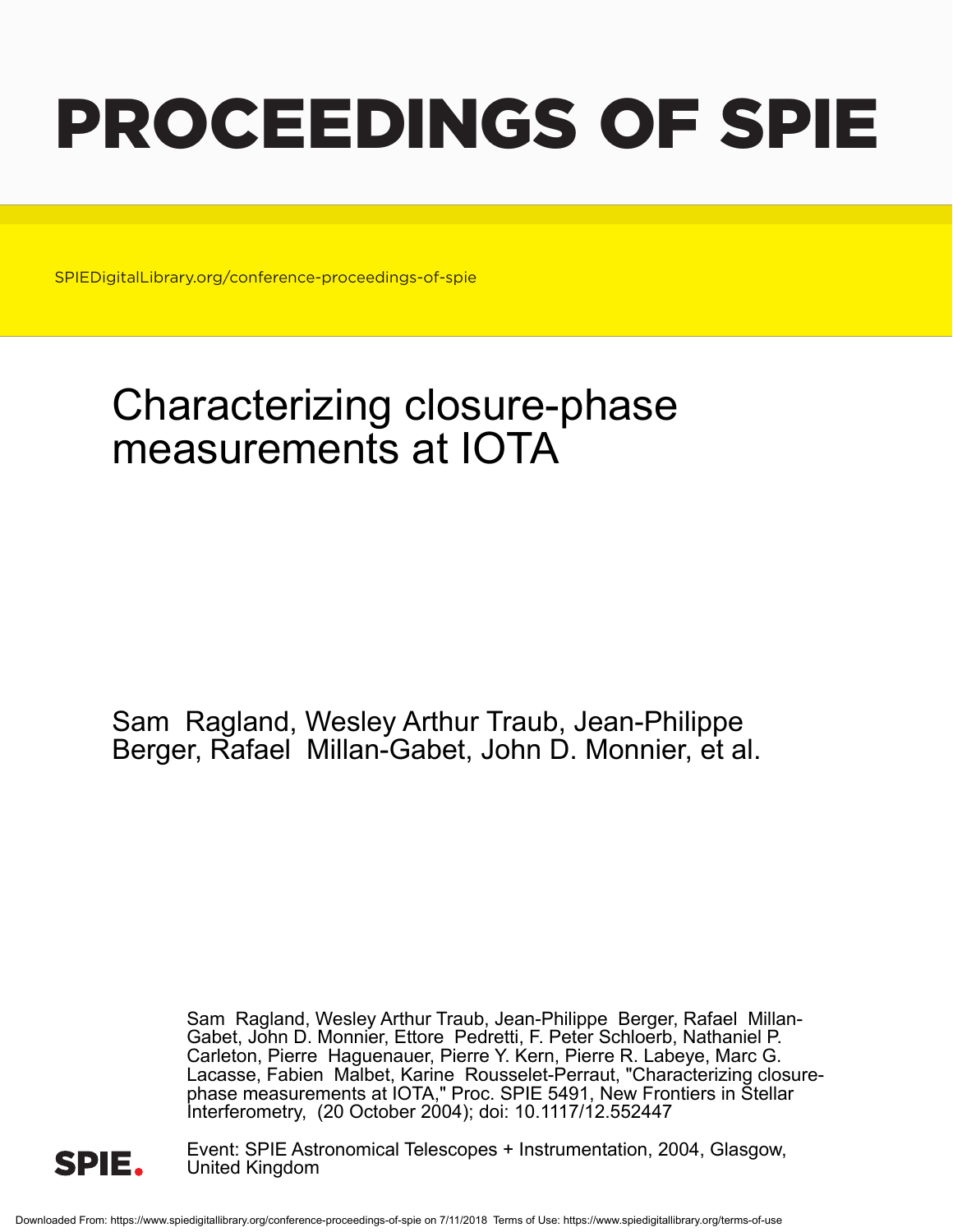### **Characterizing Closure-phase Measurements at IOTA**

Ragland, S.<sup>1,2,3</sup>, Traub, W.<sup>1</sup>, Berger, J.-P.<sup>4</sup>, Millan-Gabet, R.<sup>5</sup>, Monnier, J. D.<sup>6</sup>, Pedretti, E.<sup>6</sup>, Schloerb, F. P.<sup>7</sup>, Carleton, N. P.<sup>1</sup>, Haguenauer, P.<sup>8</sup>, Kern, P.<sup>4</sup>, Labeye, P.<sup>9</sup>, Lacasse, M. G.<sup>1</sup>, Malbet,  $F^4$ , Perraut, K.<sup>4</sup>

<sup>1</sup>Harvard-Smithsonian Center for Astrophysics, Cambridge, MA 02138 Present address: CARA, 65-1120 Mamalahoa Hwy, Kamuela, Hi 96743 <sup>3</sup>sragland@keck.hawaii.edu Laboratoire d'Astrophysique de Grenoble, F-38400 Saint Martin d'Heres, France Michelson Science Center, California Institute of Technology, Pasadena, CA 91125 University of Michigan at Ann Arbor, Ann Arbor, MI 48109-1090 University of Mass. at Amherst, Department of Astronomy, Amherst, MA 01003-9305 ALCATEL Space Industries, 100 boulevard du Midi, BP99, 06322 Cannes, France <sup>9</sup>LETI, CEA-Grenoble, 17 rue des Martyrs, 38 054 Grenoble CEDEX 9, France

#### **ABSTRACT**

We are working towards imaging the surfaces and circumstellar envelopes of Mira stars in the near-infrared, using the IOTA interferometer and the IONIC integrated-optics 3-beam combiner. In order to study atmospheric structures of these stars, we installed 3 narrow-band filters that subdivide H-band into 3 roughly equal-width sub-bands - a central one for continuum, and 2 adjacent ones to sample Mira star's (mostly water) absorption-bands. We present here our characterization of the IOTA 3-Telescope interferometer for closure-phase measurements with broad and narrow-band filters in the H atmospheric window. This includes characterizing the stability, chromaticity, and polarization effects of the present IOTA optics with the IONIC beam-combiner, and characterizing the accuracy of our closure phase measurements.

**Keywords:** optical interferometry, closure phase technique, spatial filtering, integrated optics, imaging

#### **1. INTRODUCTION**

During the commissioning phase of the IOTA 3-telescope interferometer and the IONIC integrated optics 3-beam combiner, we initiated a shared-risk science program of imaging evolved stars in the near-infrared wavelengths. In order to characterize the IOTA-IONIC for the closure phase and visibility amplitude measurements, we took engineering data during those science observing runs. We investigate issues such as stability, chromatism and polarization of the instrument, and the role of instrumental settings on closure phase estimation. The results are briefly discussed here and more detailed version will be presented elsewhere.

#### **2. INSTRUMENTATION**

The Infrared-Optical Telescope Array (IOTA) is a long baseline interferometer, with demonstrated closure-phase capability, operating at visible and near-infrared wavelengths. The 3 IOTA telescopes each have a diameter of 0.45 m, and a minimum-to-maximum baseline range of 5-38 m. The telescopes are movable among 17 stations, along 2 linear arms, within this range. IOTA achieved first fringes with two telescopes in December 1993, and more recently, IOTA has been upgraded with the addition of a third telescope and a new control system for the interferometer (Traub et al. 2004). An aerial view of the IOTA 3-telescope interferometer is shown in Figure 1 (left).

Presently, the IOTA 3-telescope array is equipped with an integrated-optics-based beam-combiner operating in the H band (Berger et al., 2003). A photograph of the IONIC chip mounted on a XYZ stage is shown in Figure 1 (right). The optical layout of the IOTA-IONIC instrument is shown in Figure 2. The beams from 3 telescopes are fed to a tiny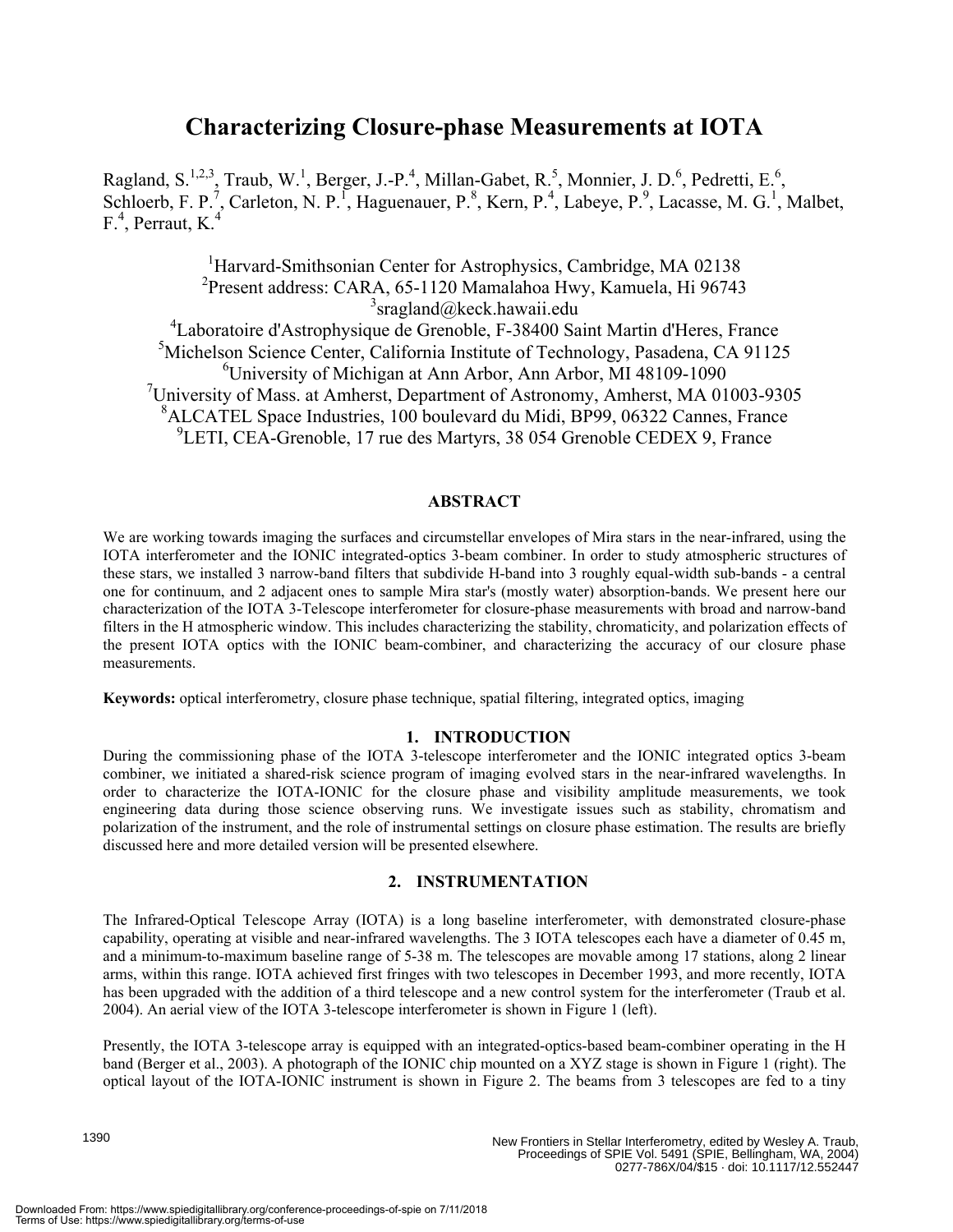integrated-optics chip using single-mode optical fibers. Beam combination takes place inside the integrated-optics chip and the 6 interferometric outputs are re-imaged onto 6 pixels of a PICNIC camera. Thus, the IOTA interferometer has three advanced capabilities namely, integrated-optics-based beam combiner, spatial filtering of the wavefront, and measuring closure-phase quantity.



**Figure 1***. Left:* The Infrared-Optical Telescope Array (IOTA). *Right:* The IONIC beam combiner at the IOTA

The presently existing integrated-optics-based 3-beam combiner at IOTA is supplied by our collaborators at Grenoble. Our collaboration with Grenoble is a long-term one, under which two IO components have been installed at IOTA (a 2-beam device in 2000, and a 3-beam device in 2001), and a third one in November 2002 (the present one, an improved 3-beam device). The observations presented here were taken with these 3-beam devices during seven observing runs spanning a period of about one-and-half years.



**Figure 2.** Optical layout of the IOTA-IONIC instrument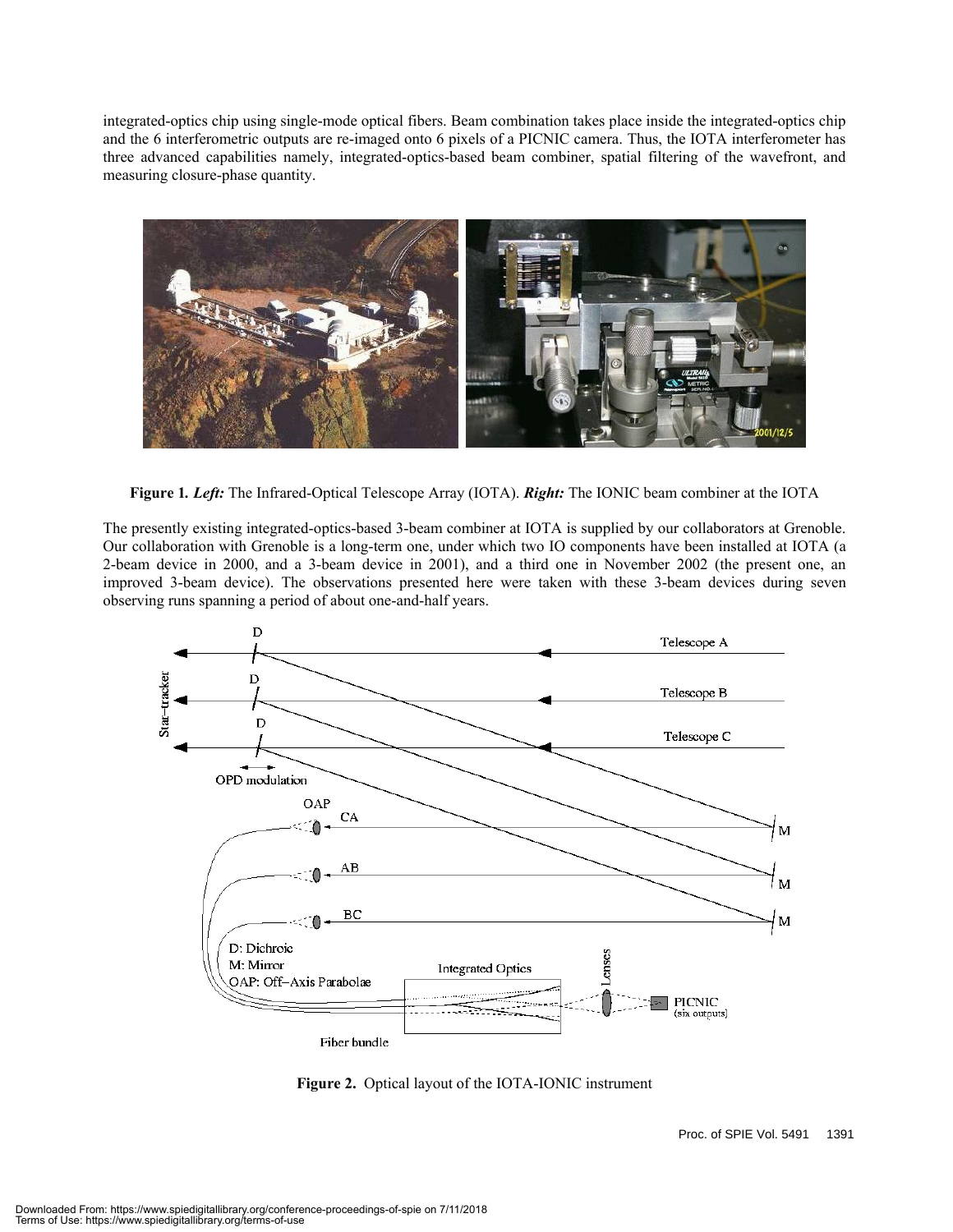#### **3. OBSERVATIONS**

The engineering data for the characterization presented here were taken during the commissioning phase of the IOTA 3-telescope interferometer during 2002-2003 as a part of the on going science program on AGB stars in the H-band (1.65 µm) atmospheric window. Observations were taken either with a standard H band filter ( $\lambda$  = 1.65 µm,  $\Delta\lambda$  = 0.3 µm) or with three narrow-band filters. The central wavelengths of these filters are 1.50, 1.64 and 1.78 µm with FWHM of 0.09, 0.1 and 0.1 µm respectively. These targets were observed simultaneously in three baselines forming closed triangles. The fringe tracking is performed by algorithms presented in Pedretti et al. (2004). We measured 3 visibility amplitudes and 1 closure phase for each star. In addition, the earth's rotation enables measurements at slightly different projected baselines (and hence different closed triangles) when observations are made at different hour angles. We have adopted baseline bootstrapping at the IOTA whereby fringes are tracked in two short baselines, while science data are recorded in all three baselines simultaneously, enabling low visibility closure-phase measurements on the third baseline. IOTA's maximum baseline of 38 m yields an angular resolution of about 4 mas at 1.65 µm.

The recorded interferograms were reduced with an IDL code developed by one of us (S. Ragland). Our data reduction procedure accounts for low frequency photometric fluctuations of telescope beams that are subject to interference, and thereby enables accurate visibility and closure phase estimation from our spatially filtered interferograms. We have worked out a scheme to carry out these corrections from science data itself knowing the coupling efficiency of the beam-combiner (Ragland et al., 2004). Simultaneous interferograms taken with the three-telescope configuration are shown in Figure 3. For clarity, the complimentary outputs are not shown here. The corrected interferograms after low frequency photometric fluctuations are taken into account are also shown in the same figure.



**Figure 3. Left:** A single scan data of R Ser taken on  $13<sup>th</sup>$  May 2003, showing simultaneous fringes from all three baselines of the three-telescope configuration at IOTA (for clarity, the complimentary outputs are not shown here). *Right:* The corrected interferograms after low frequency photometric fluctuations are taken into account.

1392 Proc. of SPIE Vol. 5491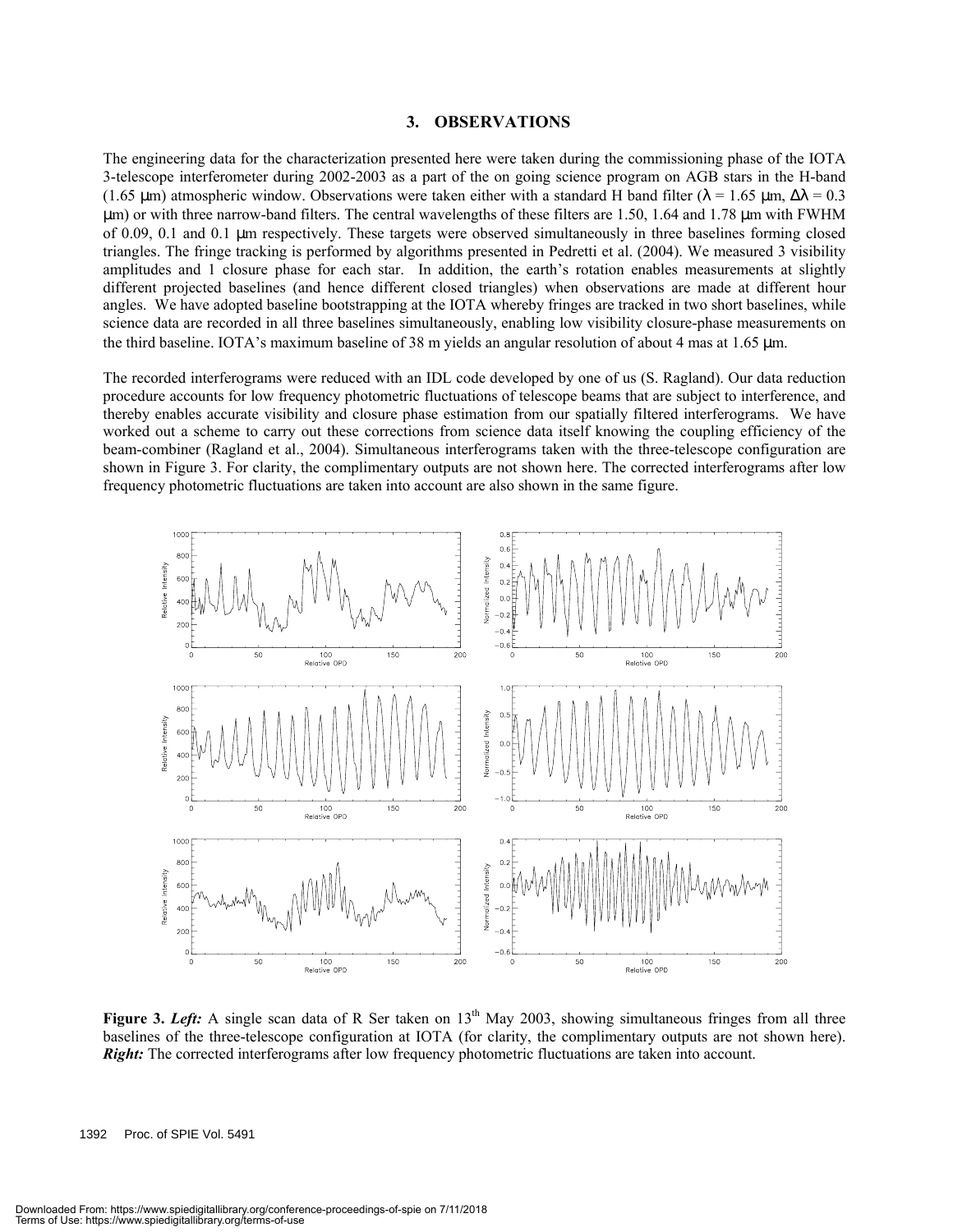#### 4. **CHARACTERIZATION**

Issues such as stability, chromatism and polarization effects of the IOTA-IONIC instrument are discussed here briefly. In addition, the dependence of the instrumental closure phase on the readout pattern of the PICNIC detector and the sensitivity of the instrument are also discussed briefly.

The formal error in our closure phase estimations for bright unresolved stars is better than about 0.5 degrees. Taking into account the systematic errors, the typical accuracy of our closure phase measurements is about a degree for bright science targets.

#### **4.1. Stability of the IOTA-IONIC**

The IOTA-IONIC enables extremely stable day-to-day and run-to-run closure phase measurements of about a degree with the narrowband filters in the H band (Figure 4). The standard H filter measurements show stability at the level of 2-3 degrees. The stability of visibility amplitude measurements during our Dec. 2003 run is shown in Figure 5.



**Figure 4.** Instrumental closure phase in Mar 2003 (triangles) & May 2003 (squares) are shown here. Run-to-run stability of IOTA-IONIC for closure phase measurements is about 1 degree.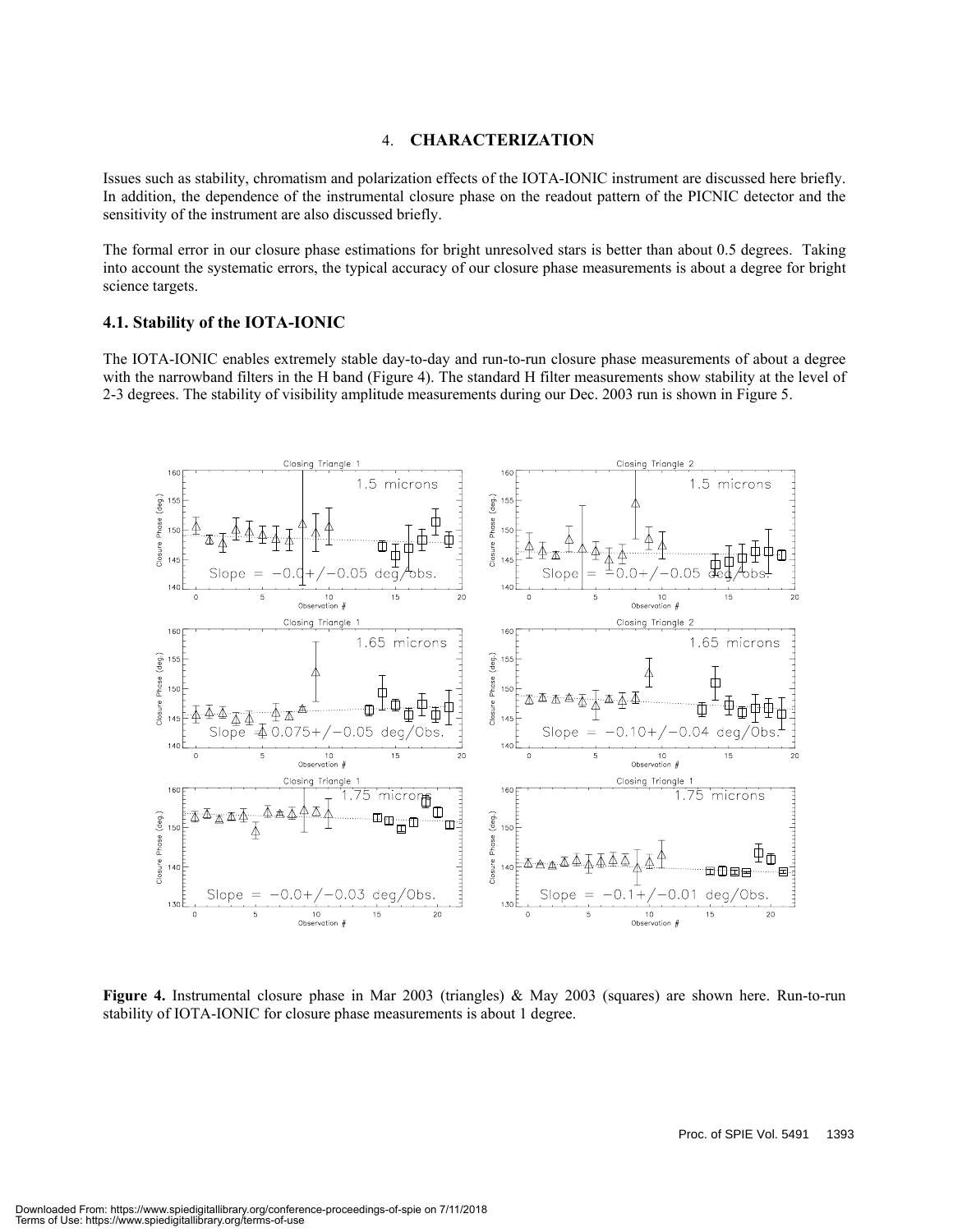

**Figure 5.** Stability of our visibility amplitude is shown using calibrators observed during Dec. 2003. Each panel consists of two complimentary outputs corresponds to each baseline.

#### **4.2. Chromatism of the IOTA-IONIC**

We find that the instrumental closure phase is almost independent of the spectral type of the observed star within the typical observational errors. These results are shown in Figure 6.



**Figure 6.** Narrowband closure phase measurements of calibrators observed during AGB run in March 2003 are plotted against stellar effective temperature. The left column corresponds to PICNIC pixels:  $0, 2 \& 4$  (closing triangle 1) and the right column corresponds to complementary outputs (closing triangle 2).

1394 Proc. of SPIE Vol. 5491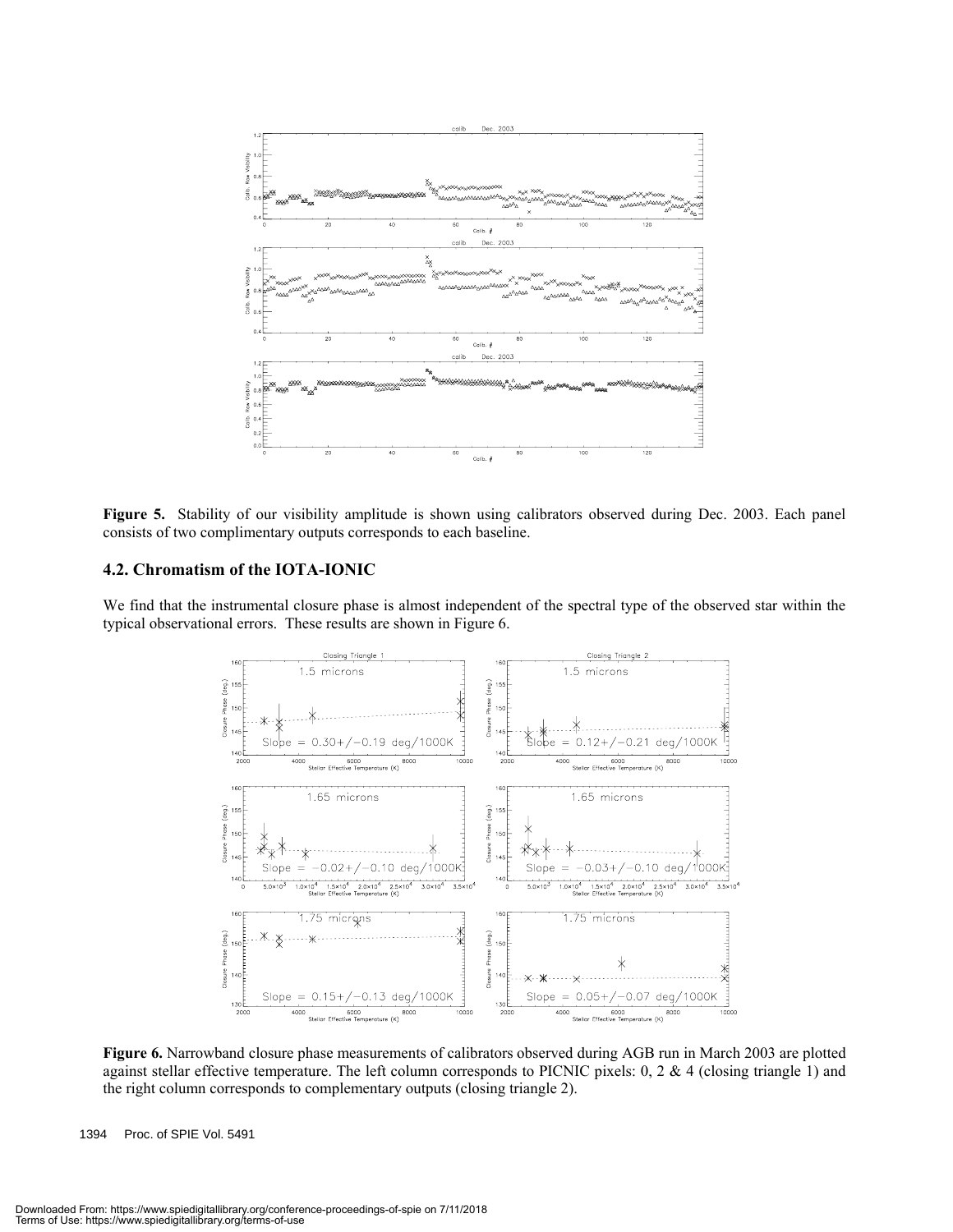#### **4.3. Polarization effects of the IOTA-IONIC**

The effect of polarization on visibility amplitude and closure phase measurements are studied by introducing a polarizer after the beam-combiner at an appropriate orientation in order to select one polarization component at a time. These results are shown in Figure 7. The instrumental fringe contrast improves when only one polarization component is selected. However, there is no significant change in the instrumental closure between these two cases, in general the maximum difference in the closure phase between these two cases is about six degrees.



**Figure 7.** Measured visibility amplitude as a function of observation number are shown for all three baselines. A jump seen at observation number 140 corresponds to the time when a polarizer is introduced in order to select only one polarization component.

#### **4.4. Instrumental closure phase as a function of PICNIC readout pattern**

The dependence of the PICNIC readout pattern on the instrumental closure phase is shown in Figure 8. The dependence is stronger for number of loops and weaker for number of reads.



**Figure 8.** The loop and read dependence of the instrumental closure phase is shown in this plot.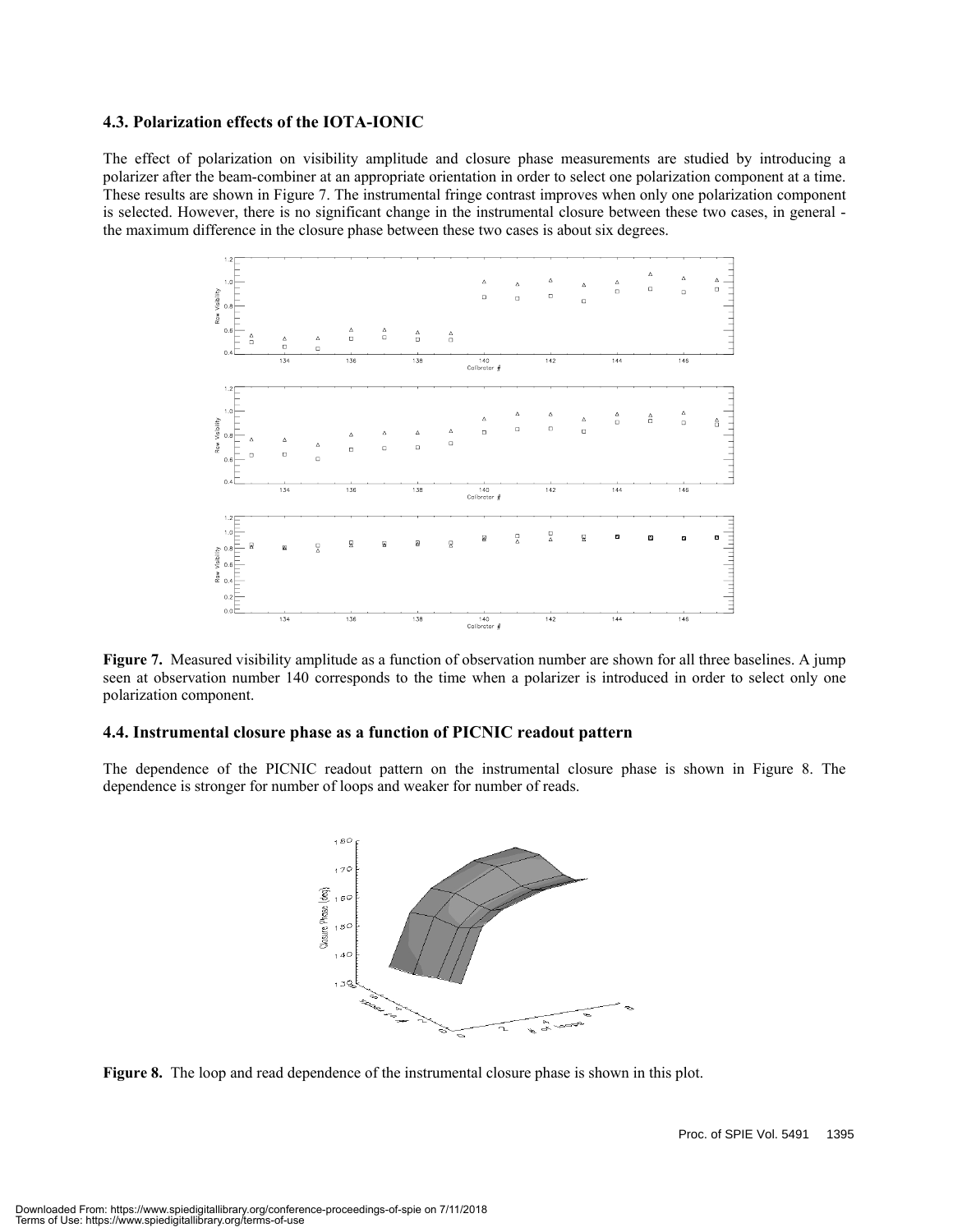#### **4.5. Sensitivity of the Instrument**

The flux levels of the PICNIC camera at the IOTA are characterized in the H band from data taken on 07 Dec. 2003. Four calibrators of spectral type between early B type and late K type are used. The readout mode adopted for these observations is 1 Loop and 4 Reads. Figure 9 shows observed PICNIC outputs as a function of H magnitude for 1 Loop and 4 Reads. While measuring flux from a given telescope beam, the other two beams are blocked. The background light levels are also taken into account. The values plotted here are the average values of the four pixels illuminated by each telescope. The Zero H-magnitude flux is 925 ADU for 1 loop and 4 reads.

Since K magnitudes are more easily available in the literature than H magnitude, the expected picnic outputs are also calibrated as a function of K magnitudes. The Zero K-magnitude flux is 838 ADU for 1 loop and 4 reads**.** 



**Figure 9.** The picnic outputs (ADU) in H band, for the readout mode of 1 Loop and 4 Reads, are plotted against H magnitudes. A straight line fit with a slope of -0.4 is also shown here.

The present faint limit with the IONIC beam-combiner is  $H \sim 7$  for the broad band and  $H \sim 5$  for the three narrow band filters. For the difficult case of observing well resolved Mira stars with the H filter at or below 5% visibility level, the limiting magnitude is  $H \sim 4$ . The limiting magnitude of the existing star tracker system at the IOTA is  $V \sim 12$  for latetype stars.

#### **ACKNOWLEDGEMENT**

This work was performed in part under contract with the Jet Propulsion Laboratory (JPL) through the Michelson Fellowship to Ragland, funded by NASA as an element of the Navigator (planet finder) program. JPL is managed for NASA by the California Institute of Technology.

1396 Proc. of SPIE Vol. 5491